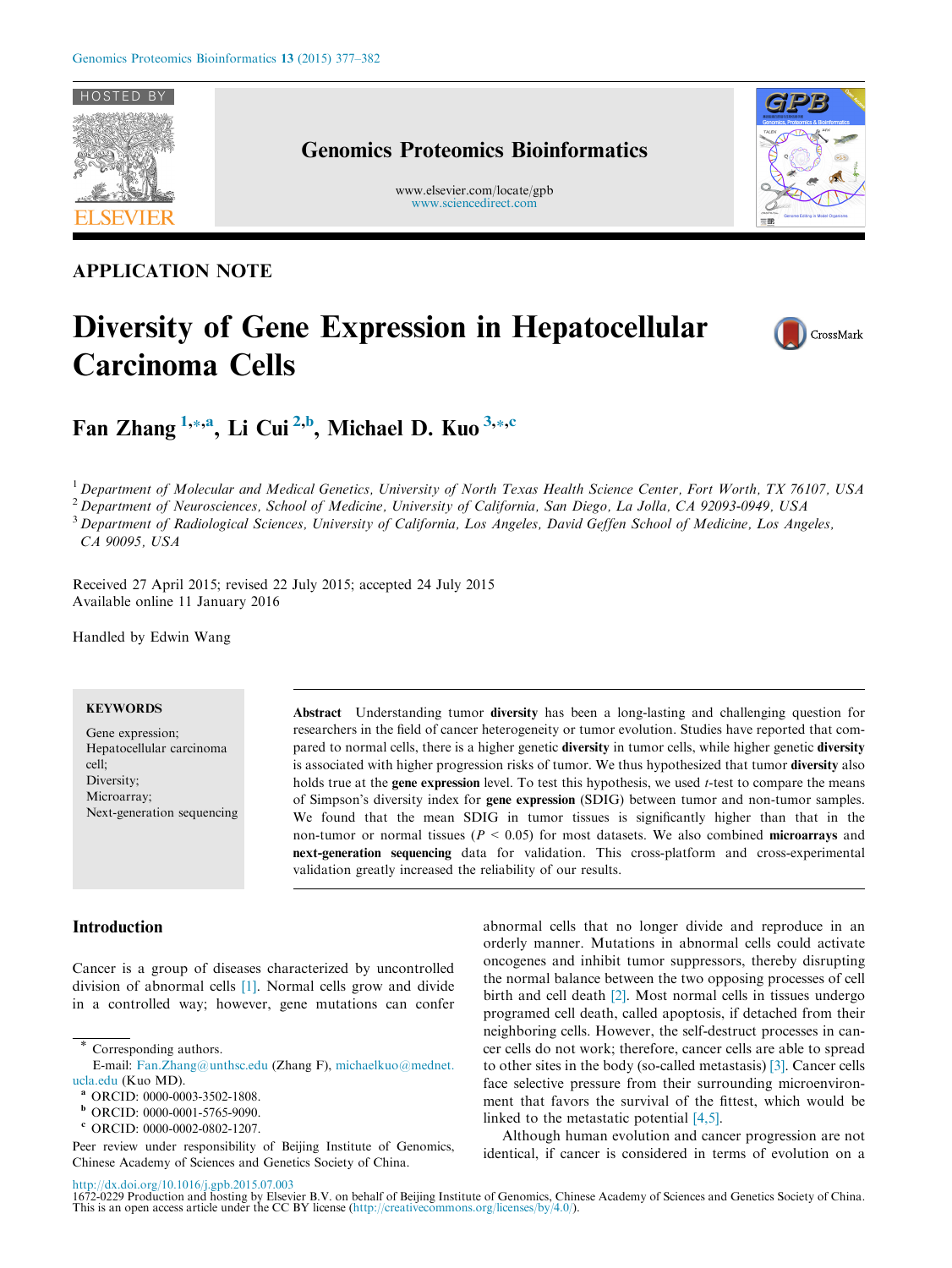<span id="page-1-0"></span>small time and spatial scale, a tumor cell population can be regarded as constantly evolving under natural selection [\[6\]](#page-4-0). For example, human evolution is driven by mutations in a gamete [\[7\],](#page-4-0) while cancer is caused by mutations in the DNA of somatic cells; human evolution is a process of billions of years, while cancer progression occurs within the timescale of a human lifetime [\[8\]](#page-4-0). Maley et al. reported an evolutionary approach to characterize the diversity within a cell population in Barrett's esophagus lesions [\[6\].](#page-4-0) They found that the increased diversity of tumor cells is strikingly correlated with the progression from normal cell to cancer [\[9\]](#page-4-0). On the one hand, tumor progression can be viewed as a sequential selection for fitter or dominant clones; on the other hand, tumors with greater genetic clonal diversity have a high probability of generating mutant cells, driving the transformation from the non-tumor to the tumor state  $[9,10]$ . Cancer evolution is a reiterative process, which consists of clonal expansion, genetic diversification, and clonal selection, in the adaptive landscapes of tissue ecosystems [\[11\].](#page-4-0)

Biodiversity is defined as the ''variation of life at all levels of biological organization" [\[12\],](#page-4-0) which not only involves the number of species, but also the number of individuals within each species. Diversity can be measured by Simpson's diversity index (SDI), which takes into account the number of species and the abundance of each species. In this study, we applied the SDI to estimate the gene expression diversity in hepatocellular carcinoma (HCC) cells and its adjacent normal tissues.

HCC, the main type of primary liver cancer, is the most common cancer in some parts of the world [\[13\]](#page-4-0) with rising incidence in the United States. The American Cancer Society estimated that about 35,660 people in the U.S. would be diagnosed with HCC, and about 24,550 people would die of the cancer in 2015 [\[14\]](#page-4-0).

Table 1 Main characteristics of datasets examined in the current study

In this study, we first defined the proportion of positive sample (PPS) and the proportion of positive pair number (PPPN) of Simpson's diversity index for gene expression (SDIG), and then a two-sample, one-sided  $t$ -test was performed to find out whether there was a significant difference in the mean SDIG between non-tumor and tumor tissues. We also combined microarray and the next-generation sequencing (NGS) data, which allows compensation, and cross validation of results obtained. Generally, microarrays are considered easier to use with less labor-intensive and less complicated sample preparation processes than those in NGS, whereas RNA-Seq technology offers better gene/transcript coverage. ''In reality the two technologies couldn't be more complementary", as commented by Scott Peterson at J. Craig Venter Institute. The low cost, short turn-around time, exceptional quantitative accuracy, and ease of data generation all make the microarray the clear choice for gene expression study [\[15\],](#page-4-0) to complement NGS studies.

#### Materials and methods

#### Data sources

We obtained six datasets by searching the Gene Expression Omnibus (GEO) [\[16\]](#page-4-0) in 2015. These include (1) GSE5093 con-sisting of 20 normal and 20 tumor samples [\[17\],](#page-4-0) (2) GSE3500 consisting of 76 non-tumor samples and 105 primary liver tumor samples [\[18\]](#page-5-0), (3) GSE4024 consisting of 98 normal and 98 tumor samples [\[19\]](#page-5-0), (4) GSE1898 consisting of 182 normal and 182 tumor samples [\[20\]](#page-5-0), (5) GSE65484 consisting of 14 HCC patients and 14 paired adjacent normal samples [\[21\],](#page-5-0) and (6) GSE65485 consisting of 50 HCC patients and 5 normal samples [\[21\]](#page-5-0) (Table 1).

|                | <b>Platform</b> | No. of tissue samples |              |        | Data            | No. of<br>replicates |                                                                                                                                                                                                                                                         |                    |
|----------------|-----------------|-----------------------|--------------|--------|-----------------|----------------------|---------------------------------------------------------------------------------------------------------------------------------------------------------------------------------------------------------------------------------------------------------|--------------------|
| <b>Dataset</b> |                 | Total                 | <b>Tumor</b> | Normal | removed $(\% )$ | average<br>(range)   | <b>Note</b>                                                                                                                                                                                                                                             |                    |
| GSE5093        | Microarray      | 40                    | 20           | 20     | 1.24            | $38(3-40)$           | Tumor samples and the corresponding non-cancerous adjacent<br>hepatic tissues came from two HCC patient groups, <i>i.e.</i> , MIM<br>with primary HCC and venous metastasis and MAM with HCC<br>but no detectable metastasis                            | [17]               |
| GSE3500        | Microarray      | 181                   | 105          | 76     | 9.86            | $172(3-180)$         | The dataset included expression data in more than 200 samples.<br>105 tumor samples from 82 HCC patients with primary HCC<br>and 76 non-tumor samples from 72 controls were analyzed in<br>this study for genes that were shared by all the 181 samples | $\lceil 18 \rceil$ |
| <b>GSE4024</b> | Microarray 196  |                       | 98           | 98     | 9.83            | $192(3-196)$         | RNA from 19 normal liver samples was pooled as reference for [19]<br>all microarray experiments. At least two hybridizations were<br>carried out to obtain gene expression profile data for each of the<br>49 HCC tissues                               |                    |
| <b>GSE1898</b> | Microarray 364  |                       | 182          | 182    | 8.31            | $360(3-364)$         | RNA from 18 normal liver samples was pooled as reference for [20]<br>gene expression profiles from 91 human HCC tissues. Two<br>hybridizations were performed for each of the 91 HCC tissues                                                            |                    |
| GSE65484 aCGH  |                 | 28                    | 14           | 14     | $\mathbf{0}$    |                      | The dataset included 50 HCC patients and 14 paired adjacent<br>tissues We only used the 14 pairs of HCC and normal tissues for<br>our study                                                                                                             | $\lceil 21 \rceil$ |
| GSE65485 NGS   |                 | 55                    | 50           | 5      | $\mathbf{0}$    |                      | Whole transcriptome sequencing profiling was performed for 50<br>HCC samples and 5 adjacent normal samples                                                                                                                                              | [21]               |

Note: aCGH, array-based comparative genomic hybridization; NGS, next-generation sequencing; MIM, missing in metastasis; MAM, metachronous adrenal metastasis.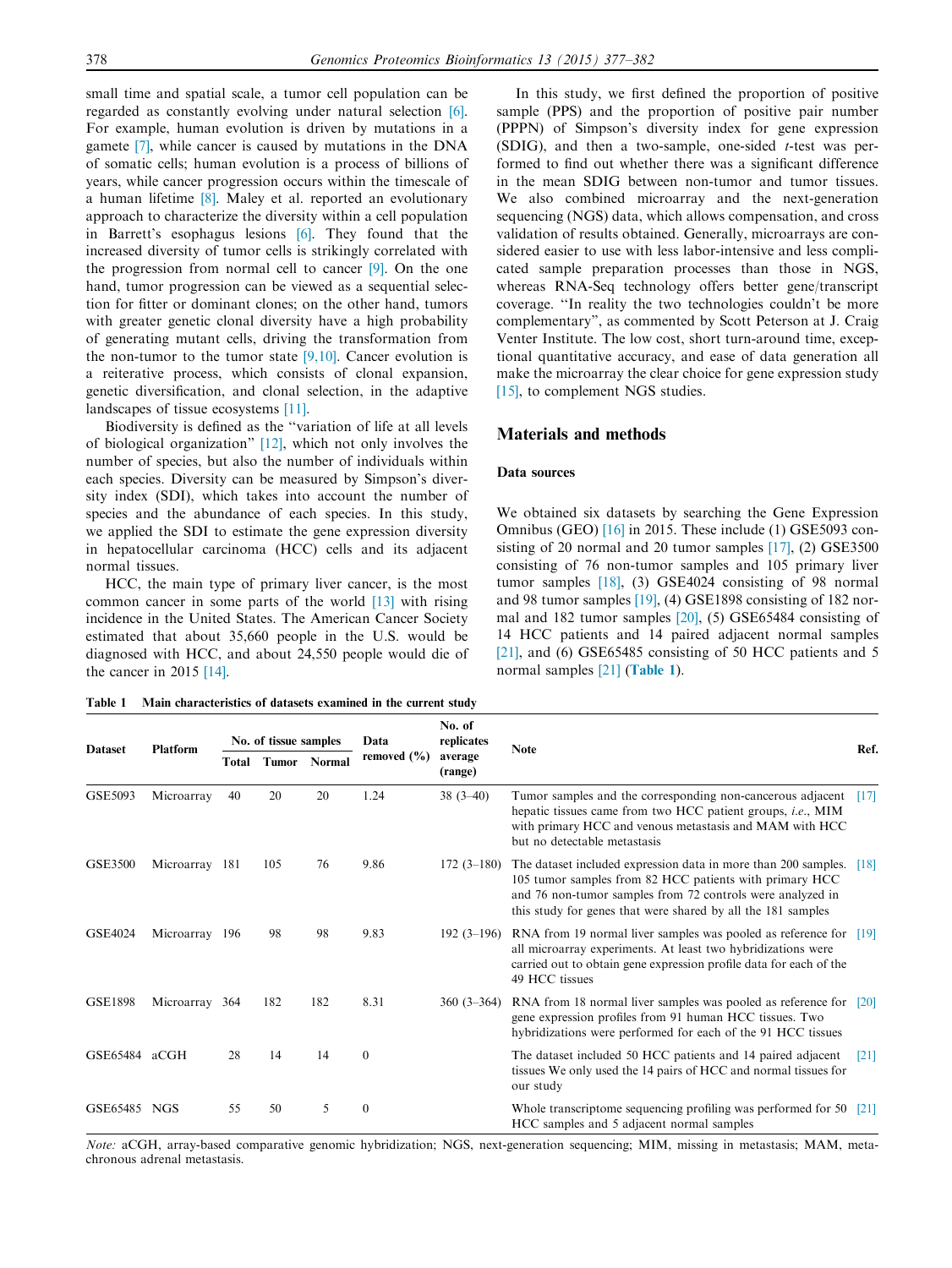#### <span id="page-2-0"></span>Data processing

We first extracted gene expression values from the six datasets. In datasets GSE5093, GSE4024, and GSE1898, HCC and nontumor sample were paired as channel 1 or channel 2. Mean intensity of each channel was calculated as shown below.

 $ch1d$  mean  $= ch1i$  mean  $- ch1b$  median  $(1)$ 

$$
ch2d_mean = ch2i_mean - ch2b_median
$$
 (2)

where, ch1i mean and ch2i mean are the uncorrected mean pixel intensity for channel 1 and channel 2, respectively; ch1b\_median and ch2b\_median are the median background pixel intensity for channel 1 and channel 2, respectively.

In the dataset GSE3500, the ratio of the intensity value in each sample to that in the reference sample was taken as its gene expression value. For example, if channel 1 is reference and channel 2 is sample (non-tumor or HCC), the gene expression value is ch2d\_mean/ch1d\_mean.

Next, if the signal quality was good, the flag value was set to 0, whereas flag values were set as  $-100$  for poor signals and  $-50$  for no signals. All non-flagged (flag value  $= 0$ ) array elements with fluorescence intensities in each channel 1.5 times greater than the local background were considered wellmeasured, and all flagged (flag value  $= -50$  or  $-100$ ) array elements were removed.

Lastly, to eliminate noise and possible artifacts, we removed the genes for which measurements did not contain at least two replicates across the dataset [\(Table 1\)](#page-1-0). Then, imputation was performed to eliminate the imbalance for the large ranges of the replicates.

The processed data were downloaded directly for NGS and aCGH analyses. We inversely transformed the logtransformed values in GSE65484 and used the fragments per kilobase million (FPKM) values in GSE65485 as gene expression values.

#### Gene expression diversity index

Biodiversity indices represent the commonness and rarity of species in a community. The ability to measure diversity in this way enables biologists to understand the community structure.

SDI [\[22\]](#page-5-0) is defined as

$$
D = 1 - \sum_{i=1}^{S} p_i^2,
$$
\n(3)

where  $D$  refers to the Simpson's index of diversity,  $S$  is the total number of species, and  $p_i$  represents the proportion of the ith species.

The  $p_i$  can be calculated by

$$
p_i = \frac{n_i}{N} = \frac{n_i}{\sum_{i=1}^{S} n_i},\tag{4}
$$

where  $n_i$  is the number of individuals in the *i*th species and *N* is the total number of individuals in all the species.

We adapted three indices of diversity from the SDI in ecology and evolutionary biology into our study: gene number  $(S)$ , proportion of expression value of gene *i* in relative to the total expression value of all genes  $(p_i)$ , and SDI for gene expression  $(D)$ .

SDIG (D) is a simple mathematical measurement that characterizes gene expression diversity in a sample.  $p_i$  is calculated by the following equation

$$
p_i = \frac{g_i}{\sum_1^S g_i},\tag{5}
$$

where  $g_i$  is the expression value of the *i*th gene.

The squared proportions for all the genes are summed, subtracted from 1, and then SDIG  $(D)$  is calculated using equation (3). The index value ranges from 0 to 1; the greater the value is, the greater the gene expression diversity of sample is.

Let  $DT_i$  be the SDIG of the *j*th sample in tumor tissue  $(j = 1,2,...N)$  and  $DN_k$  be the SDIG of the *i*th sample in non-tumor or normal tissue ( $k = 1, 2, \ldots M$ ). The total number of pairs  $(DT_i, DN_k)$  is  $M \times N$ .

We define the positive pair of SDIG as those pairs of which SDIG in tumor tissue is greater than that in non-tumor or normal tissue.

The PPPN of SDIG relative to the total number of pair  $(DT_i, DN_k)$  is calculated by

$$
T = \frac{Q}{M \times N},\tag{6}
$$

where  $\hat{O}$  is the positive pair number of SDIG.

#### Statistical analysis

A two-sample, one-sided  $t$ -test was performed to determine whether the mean SDIG in tumor tissues is greater than that in non-tumor or normal tissues. P values were determined by Welch's *t*-test and differences are considered significant with  $P < 0.05$ .

#### Results and discussion

The main purpose of this study was to test the hypothesis that the mean SDIG in HCC tumor tissues is higher than that in non-tumor or normal tissues. To do this, we first searched the GEO, the online resource for gene expression data, using the keyword ''HCC" or ''primary liver cancer", and retrieved six HCC-related datasets. These include GSE5093 [\[17\]](#page-4-0), GSE3500 [\[18\],](#page-5-0) GSE4024 [\[19\],](#page-5-0) GSE1898 [\[20\]](#page-5-0), GSE65484 [\[21\]](#page-5-0), and GSE65485 [\[21\].](#page-5-0) Then, we defined the SDIG, PPS, and PPPN. Lastly, we used *t*-test to compare the mean SDIG between HCC tumor and non-tumor or normal tissues.

We defined PPS for these datasets, in which the gene expression diversity of primary liver tumor channel is greater than that of the non-tumor channel. No PPS was calculated for GSE3500 and GSE65485 datasets, since non-tumor samples were not paired with HCC samples. Alternatively, we calculated the PPPN by SDIG and employed  $t$ -test to compare gene expression diversity between the non-tumor and HCC samples.

Gene expression diversity in both non-tumor (normal) and HCC tumor tissues for the six datasets is shown in [Figure 1](#page-3-0). Median SDIG in tumor tissue is greater than that in non-tumor or normal tissues for GSE5093, GSE3500, GSE1898, GSE65484, and GSE65485. [Table 2](#page-3-0) shows that all the PPPN of SDIG are greater than  $50\%$ . The mean T (PPPN) value is 72%, which is nearly 3 times as much as the proportion of the negative pair number (PNPN) (28%). PNPN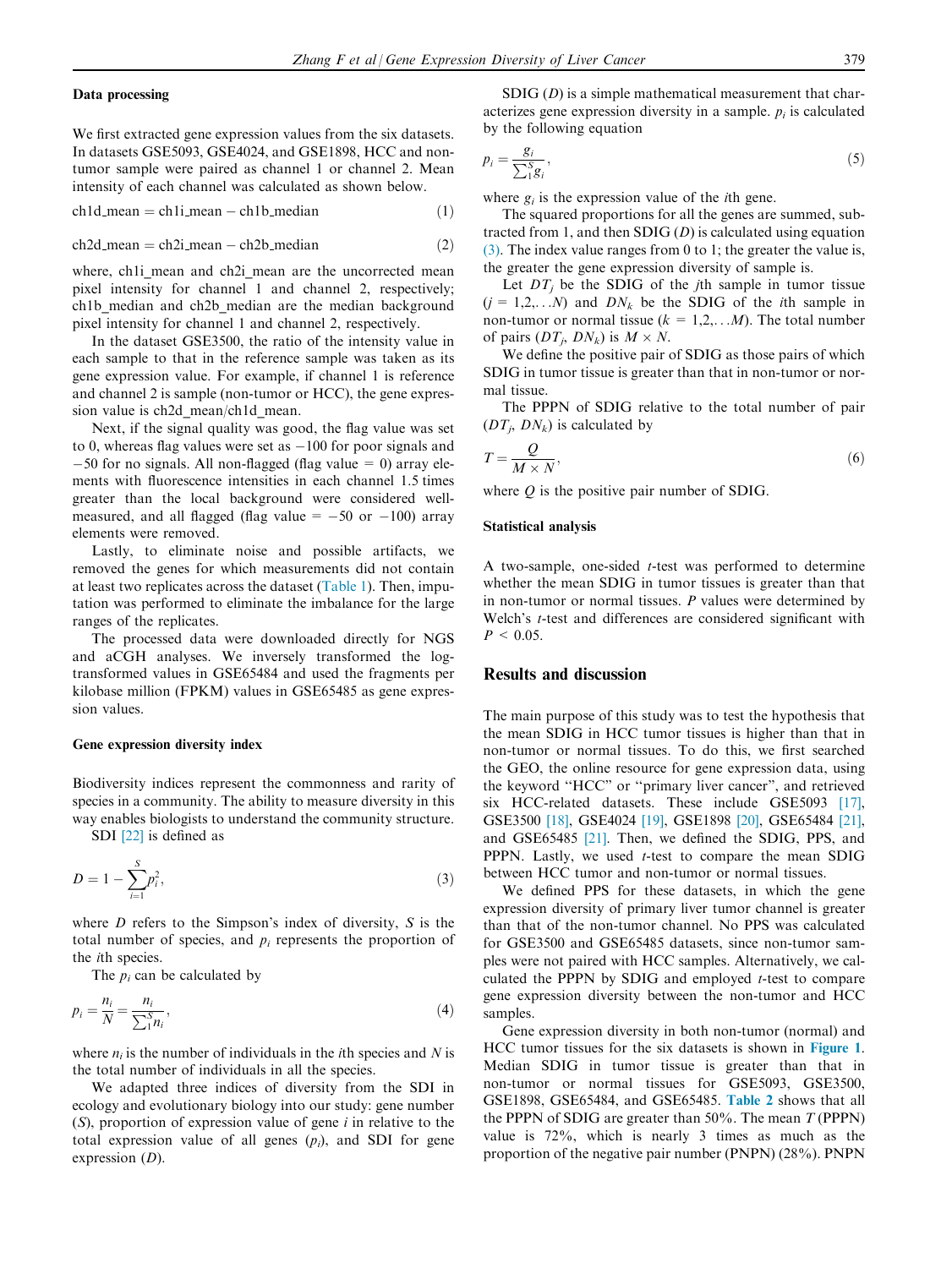<span id="page-3-0"></span>

Figure 1 Gene expression diversity of HCC tumor and non-tumor samples in the six datasets examined

Boxplot of gene expression diversity for GSE5093 (A), GSE3500 (B), GSE4024 (C), GSE1898 (D), GSE65484 (E), and GSE65485 (F), respectively. The median expression diversity is indicated with horizontal line. The boxplot shows minimum, first quartile, median, third quartile, and maximum from bottom to top. The gene expression diversity was calculated using equations  $(3)$ – $(5)$ .

represents the proportion of the pairs in which SDIG of tumor tissue is not greater than that in non-tumor or normal tissue, relative to the total number of pairs. This result indicates that for a majority of sample pairs, the gene expression diversity in HCC samples is greater than that in non-tumor samples.

We lastly used the *t*-test to determine whether the mean of SDIG in tumor tissue is greater than that in the non-tumor or normal tissue. It was shown that except for the GSE4024, gene expression diversities in tumor tissues were significantly higher than those in non-tumor or normal tissues in all the other five datasets ( $P < 0.05$ ). In particular, highly significant gene expression diversities were observed for GSE5093, GSE1898, and GSE65485 ( $P < 0.01$ ). Datasets GSE4024 and GSE1898 came from the same lab with same RNA preparation and microarray procedure [\[19,20\],](#page-5-0) but contained different numbers of samples. There were 196 and 364 samples for GSE4024 and

GSE1898, respectively. We speculate that the smaller sample size in GSE4024 could partially explain the different observations between these two datasets, since the confidence in the hypothesis increases when the sample size increases.

According to the aforementioned PPPN and t-test analyses for gene expression diversity in both non-tumor and HCC tumor tissues, we found greater gene expression diversity in HCC tumor samples than the non-tumor samples. This observation is consistent with previous finding [\[23\].](#page-5-0) Using sequencing-based gene expression profiles (SAGE-seq), Wu et al. tested the gene expression diversity in breast cancer and found that breast cancer samples have higher diversity than that from normal samples [\[23\].](#page-5-0) Different from their study on breast cancer samples, our study on the same assumption is exclusively focused on HCC. Secondly, only 14 samples were included in their study, while we tried to collect as many HCC samples as possible from publically available repositories

Table 2 Gene expression diversity in HCC and normal samples of datasets examined in the current study

| <b>Dataset</b> | Data structure | PPS $(\% )$ | Q      | $T(\%)$ | Mean gene expression diversity |            | P value                    |
|----------------|----------------|-------------|--------|---------|--------------------------------|------------|----------------------------|
|                |                |             |        |         | <b>Normal</b>                  | <b>HCC</b> |                            |
| GSE5093        | Paired         | 100         | 343    | 86      | 0.9996                         | 0.9997     | $3.756E - 05$ <sup>*</sup> |
| GSE3500        | Non-paired     | NA          | 5150   | 65      | 0.9894                         | 0.9918     | $0.0178^*$                 |
| <b>GSE4024</b> | Paired         | 61.2        | 5283   | 55      | 0.9996                         | 0.9996     | 0.1034                     |
| <b>GSE1898</b> | Paired         | 67.2        | 19.543 | 59      | 0.9995                         | 0.9995     | $0.0032^*$                 |
| GSE65484       | Paired         | 85.7        | 146    | 74.5    | 0.9420                         | 0.9861     | $0.0495$ <sup>*</sup>      |
| GSE65485       | Non-paired     | <b>NA</b>   | 238    | 95.2    | 0.9862                         | 0.9927     | $0.0018^*$                 |
| Mean           |                |             |        | 72      |                                |            |                            |

Note: GSE3500 and GSE65485 are not paired and PPS can't be calculated. Q indicates the positive pair number of SDIG, and T indicates the proportion of positive pair number (PPPN) of SDIG relative to the total number of tumor and normal SDIG pairs. HCC, hepatocellular carcinoma; PPS, proportion of positive sample; NA, not available; SDIG, Simpson's diversity index for gene expression. t-test was performed for statistical analysis and differences between HCC and normal samples are considered significant with  $P < 0.05$  ( $^*$ ).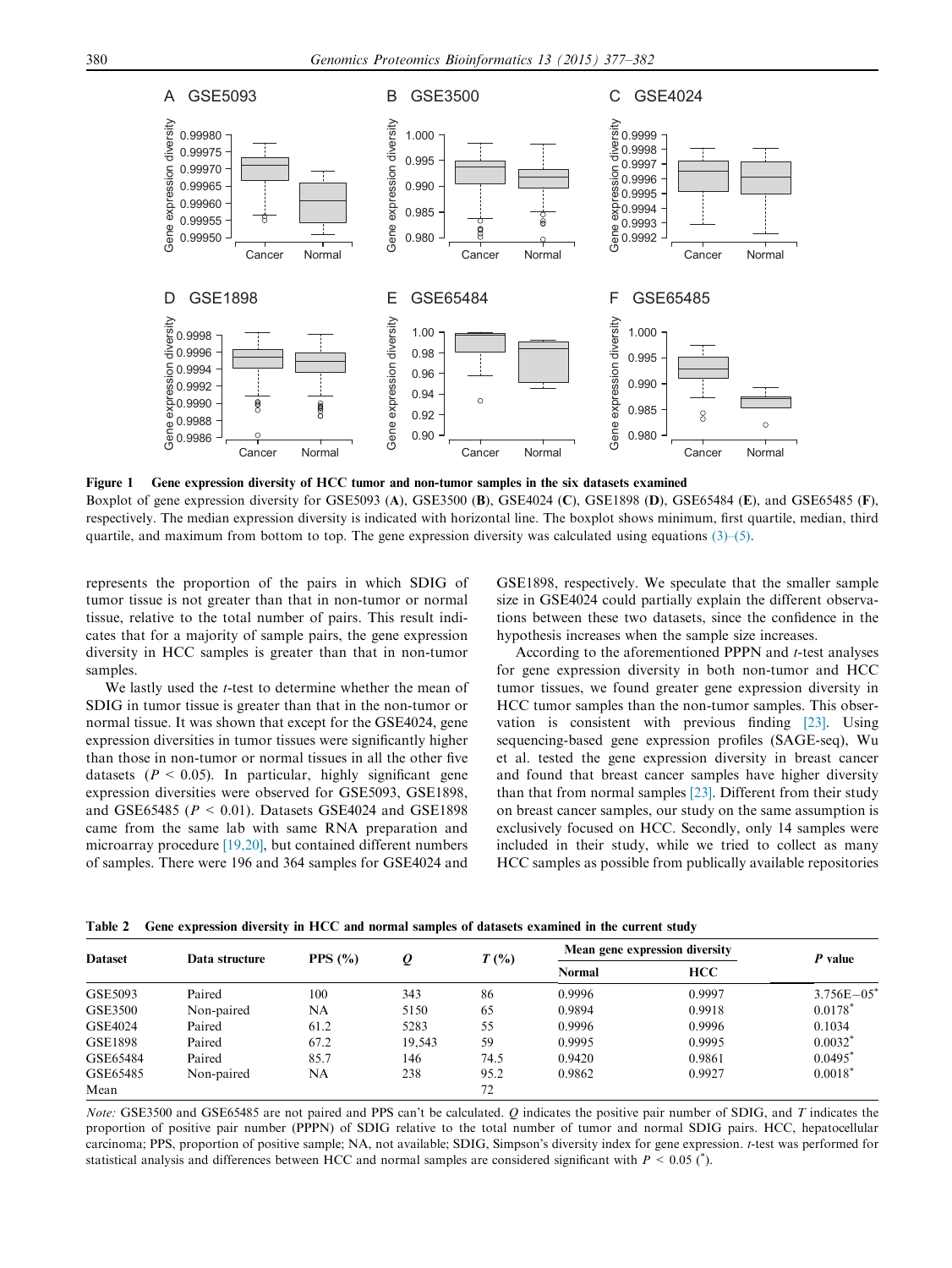<span id="page-4-0"></span>such as GEO and The Cancer Genome Atlas (TCGA). Since the 423 liver cancer samples in TCGA provided only level 3 data, which contain normalized read counts instead of gene expression value, we didn't include any TCGA datasets to our study. As a result, we collected six GEO datasets (totally 864 samples) for HCC gene expression data from HCC and adjacent non-tumor samples. Thirdly, their conclusion was based on Wilcoxon rank-sum test's P value of 0.07284, which is in the borderline of significance due to limited number of samples, while in our study, validation based on the crossplatform and cross-experiment largely increases reliability for our study and we chose more stringent significances value of 0.05 and 0.01 as cutoff.

Testing the gene expression diversity in HCC is a first-time study up to now. Further experiments on this may lead to better understanding of the relationship between increased gene expression diversity and the processes involved in cancer progression from non-tumor to tumor in HCC. There is a high probability that the diversely expressed tumor gene causes uncontrolled gene pathway regulation [\[24\]](#page-5-0), which may drive the transformation from non-tumor to HCC.

Moreover, ''the more evenly distributed gene expression, the higher its diversity" [\[25\]](#page-5-0). Gene expression in normal liver cells may be distributed randomly [\[26\].](#page-5-0) However, it may become more evenly distributed in HCC; that is, functionally important genes may be expressed as equally as the ubiquitous genes in the progression from non-tumor to HCC. A more evenly distributed expression of oncogenes and tumor suppressors may trigger cancer by disturbing the normal balance between cell mitosis and apoptosis [\[27\].](#page-5-0) Measurement of gene expression diversity may assist in finding biomarkers for cancer risk and progression from non-tumor to HCC, through the accumulation of evenly-expressed genes.

One limitation of the current study is that gene ontology (GO) and pathway analyses were not performed. In the future, we will look into the pathways, gene sets, or modules to understand if higher gene expression diversity is concentrated in certain cellular pathways or more conserved in certain pathways.

### Conclusion

HCC is the most common cancer and the leading cause of death in some parts of the world. In this study, we applied the diversity index used in the measurement of biodiversity to gene expression of non-tumor and HCC samples, for six datasets obtained from GEO. We used PPS, PPPN of SDIG, and a two-sample, onesided *t*-test to prove that gene expression diversity in HCC samples is higher than that in non-tumor samples.

#### Authors' contributions

FZ and MK conceived the initial work and designed the method. FZ developed the gene expression diversity index method and performed all the computational analyses and drafted the manuscript. LC performed web search and downloaded all HCC-related data. All authors were involved in the manuscript editing and revision, read and approved the final manuscript.

#### Competing interests

The authors have declared no competing interests.

#### Acknowledgments

This work was supported by University of California, Los Angeles and University of North Texas Health Science Center of the United States. We also thank the anonymous reviewers for comments that helped us improve this manuscript.

#### **References**

- [1] [Anand P, Kunnumakkara AB, Sundaram C, Harikumar KB,](http://refhub.elsevier.com/S1672-0229(16)00004-8/h0005) [Tharakan ST, Lai OS, et al. Cancer is a preventable disease that](http://refhub.elsevier.com/S1672-0229(16)00004-8/h0005) [requires major lifestyle changes. Pharm Res 2008;25:2097–116](http://refhub.elsevier.com/S1672-0229(16)00004-8/h0005).
- [2] [Vogelstein B, Papadopoulos N, Velculescu VE, Zhou S, Diaz Jr](http://refhub.elsevier.com/S1672-0229(16)00004-8/h0010) [LA, Kinzler KW. Cancer genome landscapes. Science](http://refhub.elsevier.com/S1672-0229(16)00004-8/h0010) [2013;339:1546–58.](http://refhub.elsevier.com/S1672-0229(16)00004-8/h0010)
- [3] [Seyfried TN, Huysentruyt LC. On the origin of cancer metastasis.](http://refhub.elsevier.com/S1672-0229(16)00004-8/h0015) [Crit Rev Oncog 2013;18:43–73](http://refhub.elsevier.com/S1672-0229(16)00004-8/h0015).
- [4] [Mariani SM. MedGenMed Hematology/Oncology conference](http://refhub.elsevier.com/S1672-0229(16)00004-8/h0020) [report–plenary session: from genes to cells to metastasis. High](http://refhub.elsevier.com/S1672-0229(16)00004-8/h0020)[lights from the 2003 annual meeting of the American Association](http://refhub.elsevier.com/S1672-0229(16)00004-8/h0020) [for Cancer Research. MedGenMed 2003;5:23](http://refhub.elsevier.com/S1672-0229(16)00004-8/h0020).
- [5] [Quail DF, Joyce JA. Microenvironmental regulation of tumor](http://refhub.elsevier.com/S1672-0229(16)00004-8/h0025) [progression and metastasis. Nat Med 2013;19:1423–37](http://refhub.elsevier.com/S1672-0229(16)00004-8/h0025).
- [6] [Merlo LMF, Pepper JW, Reid BJ, Maley CC. Cancer as an](http://refhub.elsevier.com/S1672-0229(16)00004-8/h0030) [evolutionary and ecological process. Nat Rev Cancer](http://refhub.elsevier.com/S1672-0229(16)00004-8/h0030) [2006;6:924–35](http://refhub.elsevier.com/S1672-0229(16)00004-8/h0030).
- [7] [Arnheim N, Calabrese P. Understanding what determines the](http://refhub.elsevier.com/S1672-0229(16)00004-8/h0035) [frequency and pattern of human germline mutations. Nat Rev](http://refhub.elsevier.com/S1672-0229(16)00004-8/h0035) [Genet 2009;10:478–88](http://refhub.elsevier.com/S1672-0229(16)00004-8/h0035).
- [8] [Michor F, Iwasa Y, Nowak MA. Dynamics of cancer progression.](http://refhub.elsevier.com/S1672-0229(16)00004-8/h0040) [Nat Rev Cancer 2004;4:197–205.](http://refhub.elsevier.com/S1672-0229(16)00004-8/h0040)
- [9] [Maley CC, Galipeau PC, Finley JC, Wongsurawat VJ, Li X,](http://refhub.elsevier.com/S1672-0229(16)00004-8/h0045) [Sanchez CA, et al. Genetic clonal diversity predicts progression to](http://refhub.elsevier.com/S1672-0229(16)00004-8/h0045) [esophageal adenocarcinoma. Nat Genet 2006;38:468–73.](http://refhub.elsevier.com/S1672-0229(16)00004-8/h0045)
- [10] [Shibata D. Clonal diversity in tumor progression. Nat Genet](http://refhub.elsevier.com/S1672-0229(16)00004-8/h0050) [2006;38:402–3](http://refhub.elsevier.com/S1672-0229(16)00004-8/h0050).
- [11] [Greaves M, Maley CC. Clonal evolution in cancer. Nature](http://refhub.elsevier.com/S1672-0229(16)00004-8/h0055) [2012;481:306–13.](http://refhub.elsevier.com/S1672-0229(16)00004-8/h0055)
- [12] [Gaston KJ, Spicer JI. Biodiversity an introduction. 2nd](http://refhub.elsevier.com/S1672-0229(16)00004-8/h0060) [ed. MA: Blackwell Pub.; 2004](http://refhub.elsevier.com/S1672-0229(16)00004-8/h0060).
- [13] What are the risk factors for liver cancer? [http://www.cancer.](http://www.cancer.org/cancer/livercancer/detailedguide/liver-cancer-risk-factors) [org/cancer/livercancer/detailedguide/liver-cancer-risk-factors](http://www.cancer.org/cancer/livercancer/detailedguide/liver-cancer-risk-factors) [Jan 5, 2016 last accessed].
- [14] What are the key statistics about liver cancer? [http://www.cancer.](http://www.cancer.org/cancer/livercancer/detailedguide/liver-cancer-what-is-key-statistics) [org/cancer/livercancer/detailedguide/liver-cancer-what-is-key](http://www.cancer.org/cancer/livercancer/detailedguide/liver-cancer-what-is-key-statistics)[statistics](http://www.cancer.org/cancer/livercancer/detailedguide/liver-cancer-what-is-key-statistics) [Jan 5, 2016 last accessed].
- [15] Peterson S. DNA microarrays vs RNAseq the winner and new heavyweight champion is?... It's a draw. [http://blogs.jcvi.org/](http://blogs.jcvi.org/2010/02/dna-microarrays-vs-rnaseq-the-winner-and-new-heavyweight-champion-is-it%E2%80%99s-a-draw/) [2010/02/dna-microarrays-vs-rnaseq-the-winner-and-new-heavy](http://blogs.jcvi.org/2010/02/dna-microarrays-vs-rnaseq-the-winner-and-new-heavyweight-champion-is-it%E2%80%99s-a-draw/)[weight-champion-is-it%E2%80%99s-a-draw/](http://blogs.jcvi.org/2010/02/dna-microarrays-vs-rnaseq-the-winner-and-new-heavyweight-champion-is-it%E2%80%99s-a-draw/) [Feb 3, 2010 last accessed].
- [16] [Barrett T, Troup DB, Wilhite SE, Ledoux P, Evangelista C,](http://refhub.elsevier.com/S1672-0229(16)00004-8/h0080) [Kim IF, et al. NCBI GEO: archive for functional genomics data](http://refhub.elsevier.com/S1672-0229(16)00004-8/h0080) [sets–10 years on. Nucleic Acids Res 2011;39, D1005–10.](http://refhub.elsevier.com/S1672-0229(16)00004-8/h0080)
- [17] [Kim JW, Wang XW. Gene expression profiling of preneoplastic](http://refhub.elsevier.com/S1672-0229(16)00004-8/h0085) [liver disease and liver cancer: a new era for improved early](http://refhub.elsevier.com/S1672-0229(16)00004-8/h0085) [detection and treatment of these deadly diseases? Carcinogenesis](http://refhub.elsevier.com/S1672-0229(16)00004-8/h0085) [2003;24:363–9](http://refhub.elsevier.com/S1672-0229(16)00004-8/h0085).